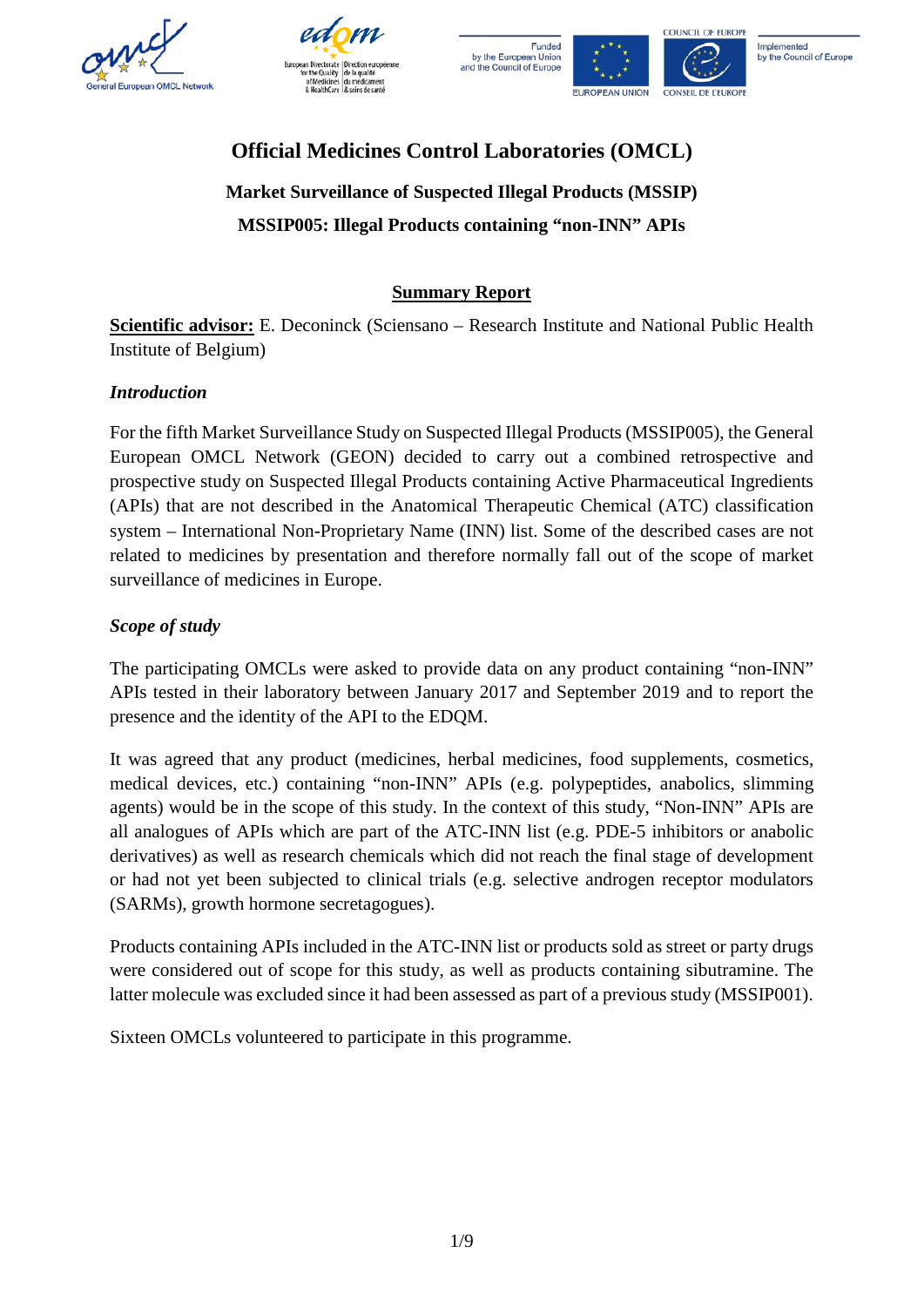### *Selection of samples*

Results for 1840 samples were reported, although 736 (40%) were excluded from the study for following reasons:

- The identified API is listed in the ATC-INN database. (718 cases)
- The identified API is a natural product, permitted in dietary supplements with no evidence that it has beneficial or toxic effects. (10 cases)
- The identified API is a party drug and the product was not presented as a medicine. (2) cases)
- The identified API is sibutramine, which was excluded from the study, since it was covered in a previous study (MSSIP001). (2 cases)
- The identified API is not in fact an API but a chemical contaminant, probably originating from non-GMP production. (4 cases)

# **Additional information about the selection of the samples:**

Some molecules were excluded from the sample set because they were present in the ATC-INN database. Although several of these molecules are prohibited in some or even the majority of the participating countries, the decision to exclude them was necessary in order to follow one general policy and the fact that the focus of this study was on non-INN APIs, thus, on APIs for which very little or no toxicological and clinical data are available.

The samples containing methandrostenolone (= metandienone) were excluded from the sample set as the molecule is part of the ATC-INN database. Nevertheless, it is important to note that this molecule is no longer authorised in Europe and the USA, mainly due to side effects such as acne, estrogenic effects (fluid retention and breast enlargement) and liver damage. In total 189 of the samples tested contained methandrostenolone.

It was the same situation for 16 samples containing phenolphthalein. They were excluded as the molecule is part of the ATC-INN database. Phenolphthalein has been used for over a century as a laxative but is no longer marketed due to the carcinogenicity of the molecule.

Concerning testosterone, all its esters are included in the INN list, thus 98 samples containing testosterone esters were also excluded from the sample set.

# *Origin of tested samples*

The majority of the samples were obtained from the illegal supply chain. For about 14% of the samples included in this study, participants could not confirm whether they were obtained from a legal or illegal source.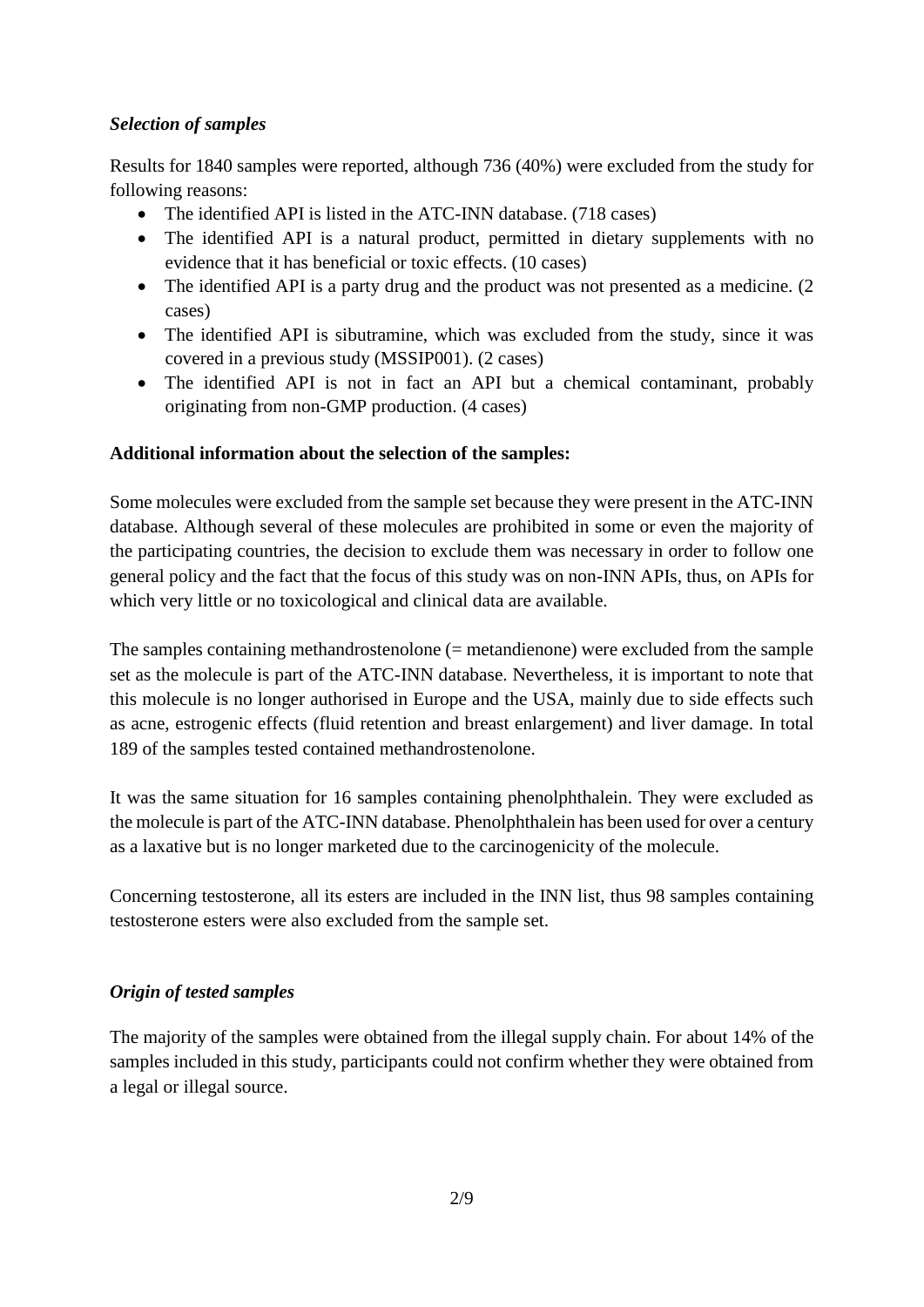

Overall, the origin of the tested samples was reported as follows:

| <b>Targeted police/customs operation</b> | 816            |
|------------------------------------------|----------------|
| Unknown                                  | 146            |
| Other                                    | 78             |
| Commercial shop                          | 24             |
| Postal office                            | 10             |
| Suspect's house                          | 7              |
| Wholesaler                               | 6              |
| Internet                                 | 5              |
| Retail pharmacy                          | 5              |
| Industry                                 | 3              |
| Race course                              | $\overline{2}$ |
| Body search                              | 1              |
| Prison                                   | 1              |

The vast majority of samples (75%) came from customs and police operations, which is considered logical since these are all illegal products.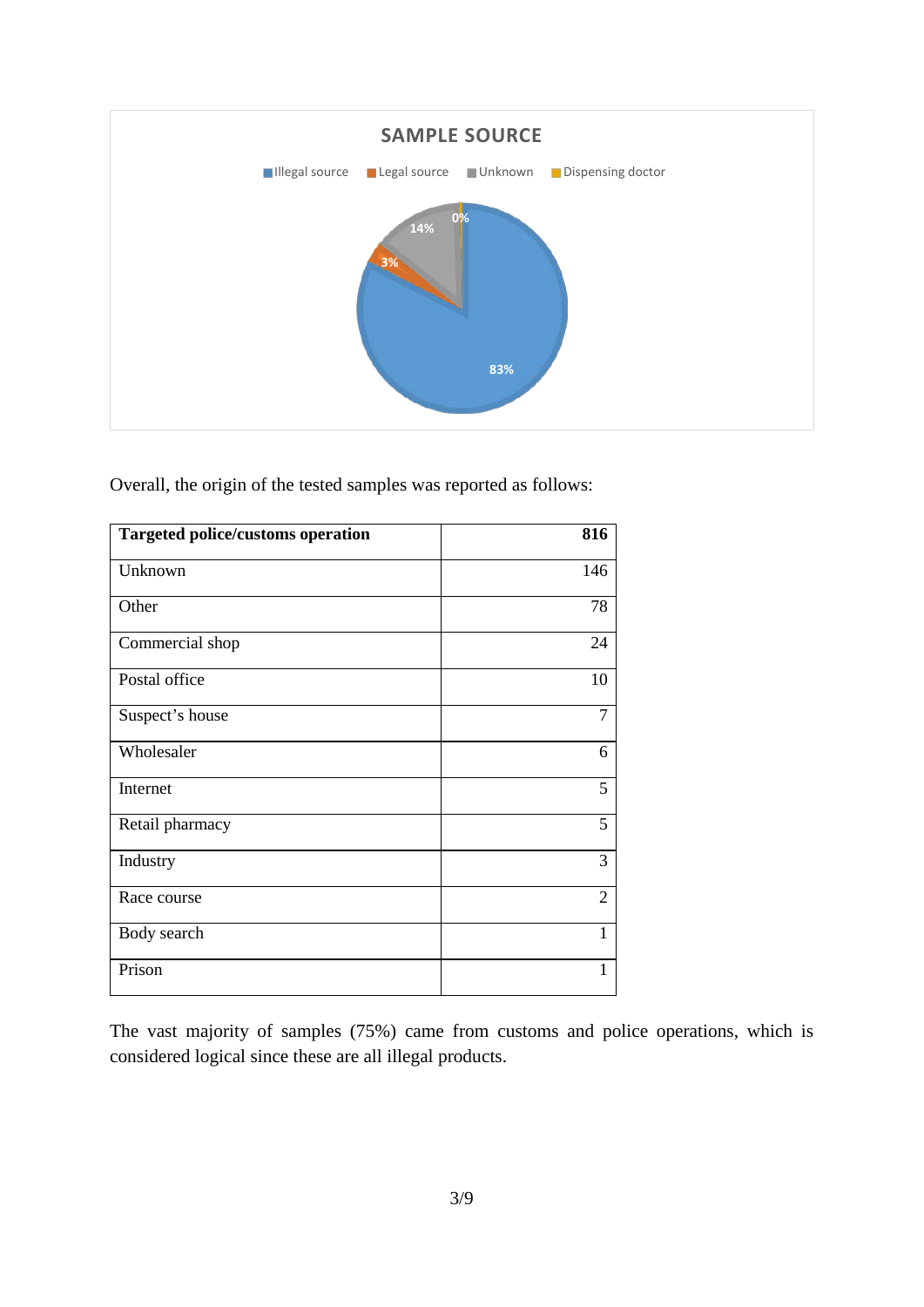### *Providers of tested samples*

The providers of the test samples were reported as follows:

| Law enforcement | 870            |
|-----------------|----------------|
| Inspectorate    | 119            |
| <b>Customs</b>  | 105            |
| Patient         | 5              |
| <b>OMCL</b>     | $\overline{2}$ |
| Unknown         | $\overline{2}$ |
| Industry        |                |

This gives more or less the same result as the figures about sample origin. The majority originated from police or other law enforcement investigations and the samples coming from law enforcement, customs and inspectorates together constitute 98.7% of the complete sample set.

### *Product types of tested samples*

The following main product types were reported:

| <b>Illegal medicine</b> | 763 |
|-------------------------|-----|
| Other                   | 184 |
| Food supplement         | 98  |
| Unknown                 | 53  |
| Cosmetic                | 3   |
| Substance               | 3   |

Based on these results, we can conclude that the majority of the products containing "non-INN" APIs are sold or presented as medicines. In this case, the patient is aware of taking a medicine, although they probably do not know that for the product in question no toxicological/clinical data are available. Furthermore, 98 samples (9%) were sold as food supplements. In the latter case the patients are not aware that they are consuming a product containing a non-approved pharmaceutical ingredient, which may result in side effects that cannot immediately be related to the product either by the patient or by health professionals.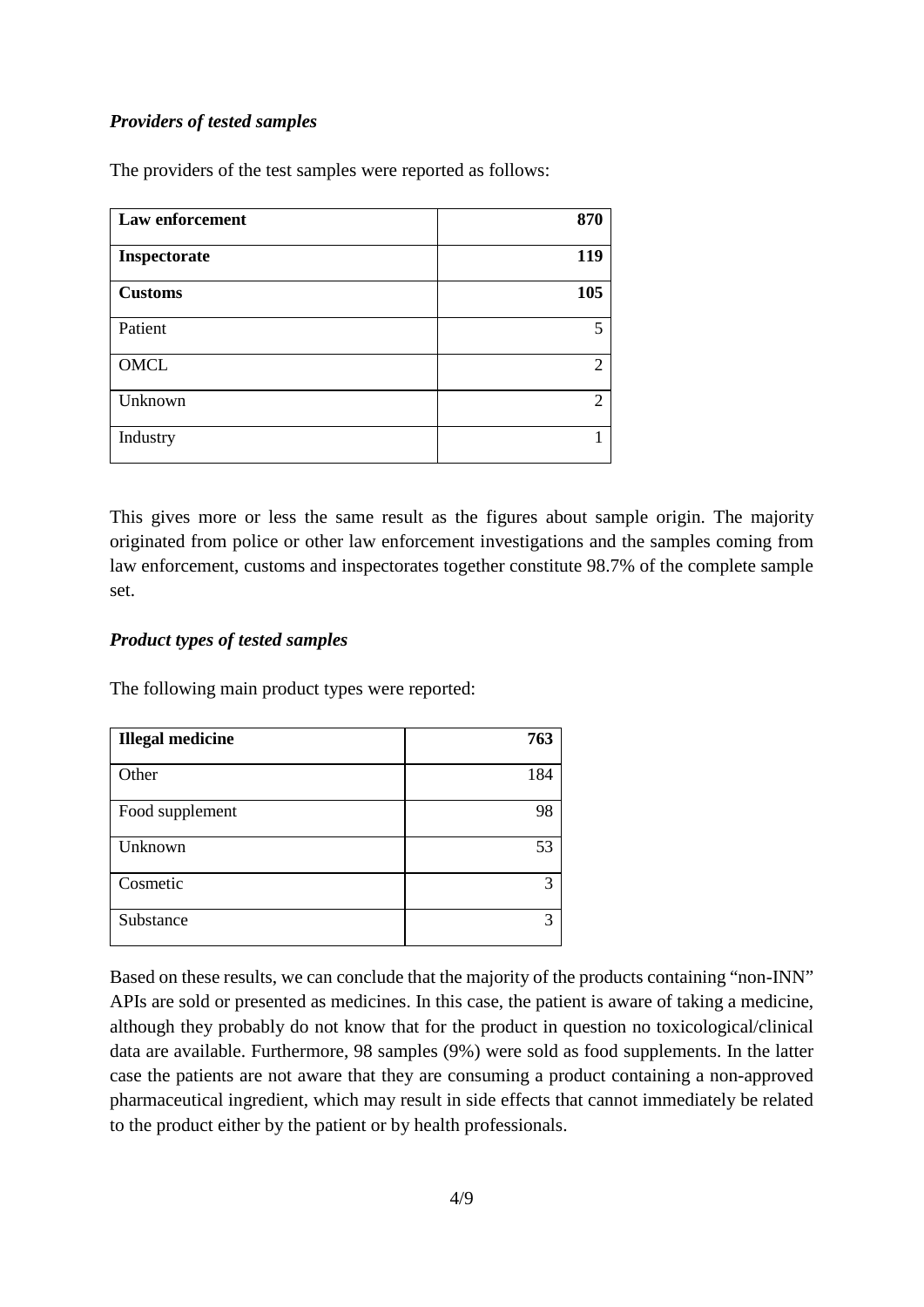# *Dosage form of tested samples*

The following dosage forms were reported:

| <b>Solution</b> | 709            |
|-----------------|----------------|
| Powder          | 154            |
| Capsules        | 127            |
| Tablets         | 108            |
| Lyophilisates   | $\overline{2}$ |
| Suspension      | 3              |
| Cream           |                |

From the table and the figure above, it can be seen that the majority of samples are solutions. This is due to the large number of anabolics present in the data set, which are often applied as solutions for injection. With the exception of the dosage form "powder" which is often related to "powder for injection", the other pharmaceutical forms reflect the distribution of dosage forms for non-anabolic molecules.

### **Detected molecules**

In total 120 molecules not present in the INN database were identified. The graph below shows the top 20 molecules found in decreasing frequency of detection.



#### Legend: Trenb.= Trenbolone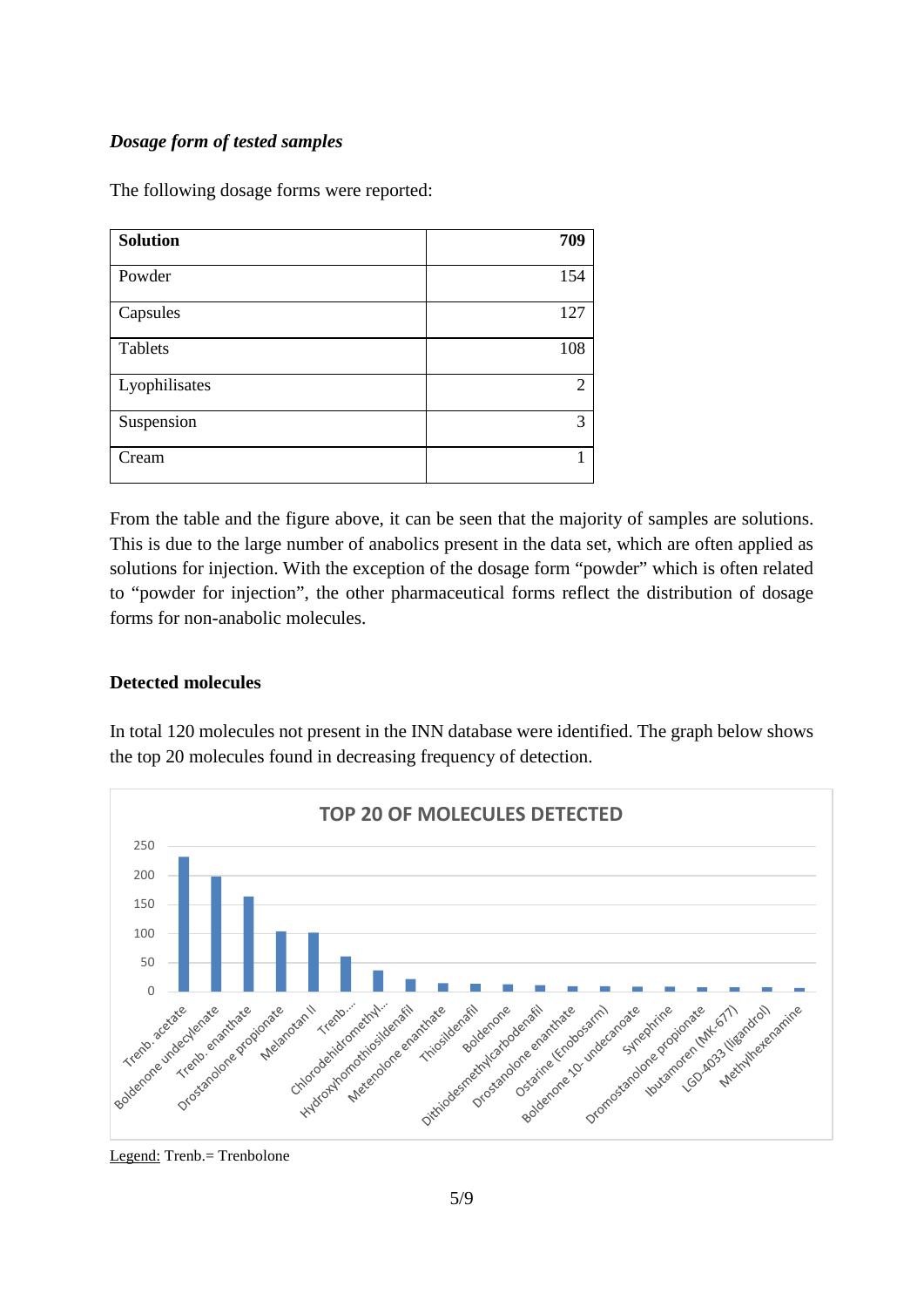From the figure, it can be seen that the top 4 molecules are the anabolics trenbolone acetate, boldenone undecylenate, trenbolone enanthate and drostanolone propionate. Fifth in the list is the research peptide Melanotan II, a product used mainly for tanning and as a sexual stimulant. Other molecules in the top 20 list are other anabolics as well as three structural analogues of sildenafil (PDE-5 inhibitors), a sympathomimetic agent (synephrine) and three selective androgen receptor modulators (SARMs; ostarine, MK-677 and LGD-4033).

This clearly shows that the "classic categories" of illegal medicines are well represented, even if only non-INN molecules are taken into account. However, the increasing popularity of the SARMs should not be underestimated. What is perhaps more interesting than the molecules themselves are the therapeutic categories detected. The following table shows the different therapeutic classes of detected molecules, together with the frequency with which they were encountered.

| <b>Therapeutic category</b>          | # identified |
|--------------------------------------|--------------|
| Anabolic                             | 928          |
| Research peptide (e.g. Melanotan II) | 136          |
| PDE-5 inhibitor                      | 95           |
| <b>SARM</b>                          | 44           |
| CNS drug                             | 31           |
| Nootropic                            | 6            |
| Natural product                      | 6            |
| Slimming agent                       | 6            |
| Prostaglandin                        | 3            |
| Insulin growth factor                | 2            |
| Antioxidant                          | 1            |
| Industrial component with cell       |              |
| toxicity                             | 1            |
| Nonsteroidal antiandrogen            | 1            |
| Pesticide                            | 1            |

The table confirms that anabolics are the largest group identified in this study. After anabolics, the next three most common molecules are research peptides, PDE-5 inhibitors and SARMS. The PDE-5 inhibitors were predictable, although it appears that new categories such as research peptides and SARMS are becoming important in the context of illegal medicines and related products. Another trend is the increase in molecules of biological origin. From the 1104 reports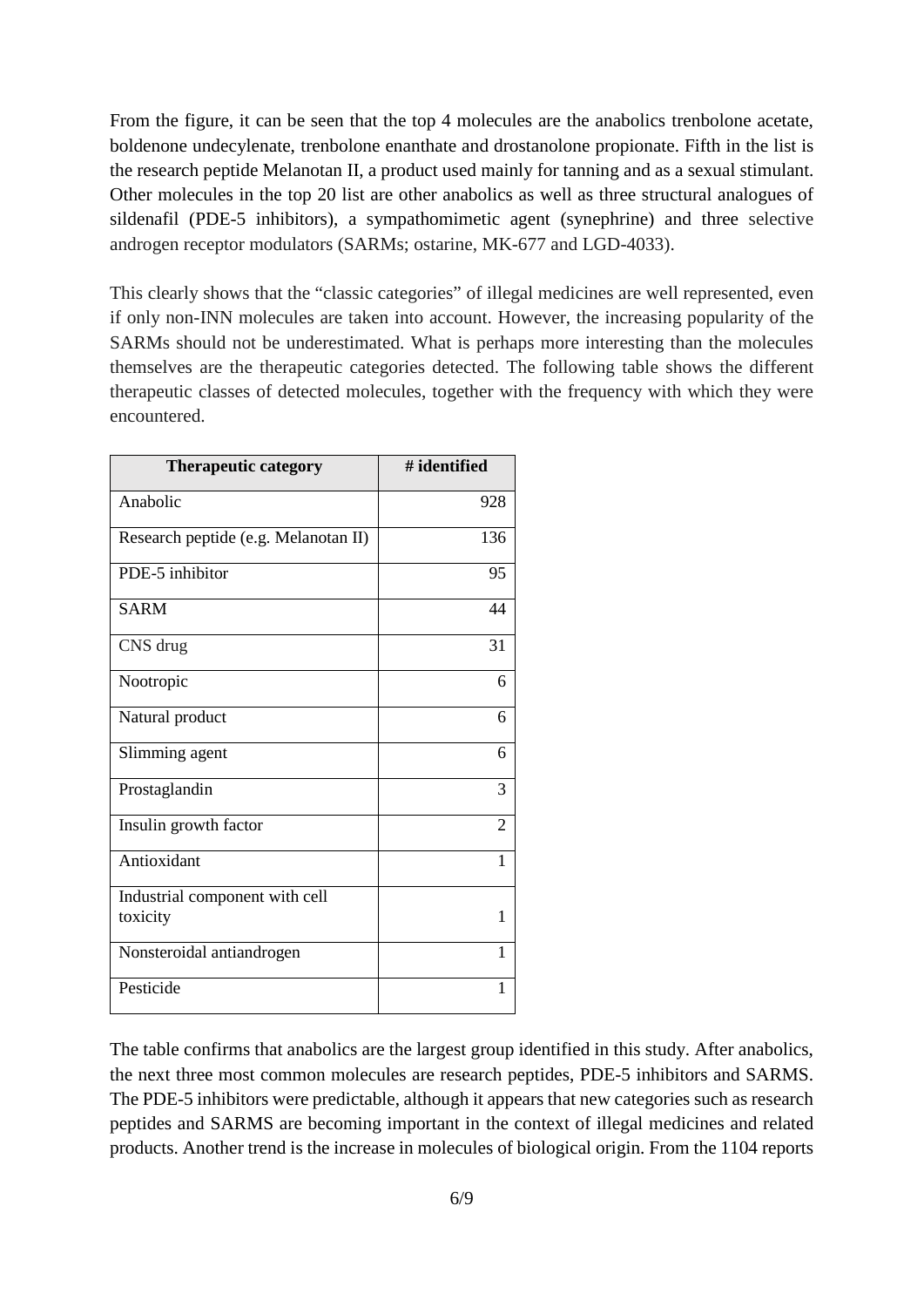taken into account in this study, 133 were related to biological molecules. This is more than 10% and deserves more attention from the national authorities as well as the GEON.

The next categories in the list are the central nervous system (CNS) drugs that have also been found in other studies as an important target group for illegal trading, and the nootropics. Nootropics in illegal medicines are a recent phenomenon and apparently an increasing problem.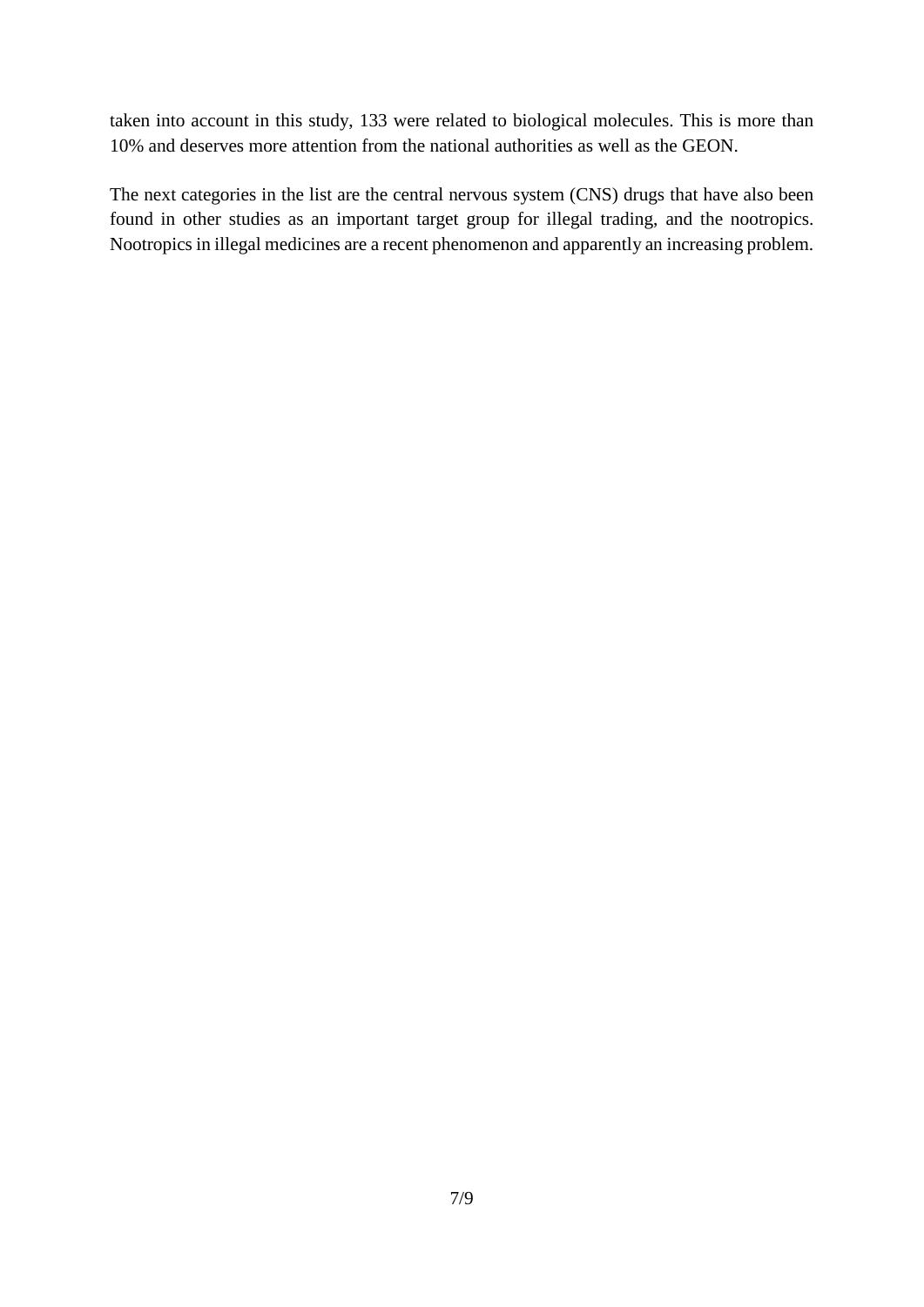### *Conclusions and perspectives*

Illegal medicines or adulterated products containing non-INN active substances are being sold and consumed. In total, 16 OMCLs reported 1104 cases over a period of less than two years. It is therefore reasonable to assume that far more products containing non-INN active substances are illegally circulating on the European market.

In all, 83% of the tested products were sampled from illegal sources, the majority of which were seized during targeted police or customs operations. Only 3% of the samples were taken from the legal market.

Furthermore, 68.7% of the tested samples were presented as medicines and could therefore be classified as illegal medicines. It is also important to note that 9% of the samples were presented as food supplements, meaning that the patient/consumer is not aware that they are taking a medicine and therefore adverse effects might not immediately be linked to the food supplement, either by the consumer or by health professionals. This represents a real danger to consumer health, in particular as these illegally added substances can interfere with other medicines or have consequences for the development or treatment of already manifested diseases.

When looking at the reported molecules around 74% could be categorised as anabolics. It seems that the problem of illegally traded anabolics is still significant, bearing in mind that only non-INN anabolics were taken into account in this study. Needless to say that the illegal trading of anabolics is even more important, since for this study testosterone and its esters were excluded as they are covered by the INN database.

Surprisingly, the second most encountered category in this study was research peptides at around 11%. These are peptides sold as research products claiming different effects and health benefits, but for which no clinical tests have been performed or for which clinical studies failed. As no toxicological and clinical data are available and these products are often for parenteral use, these products represent a potential increased health risk for the users.

Non-INN analogues of PDE-5 inhibitors were also detected, representing 7.6% of all cases.

In addition, an increasing trend in the use of illegal SARMs and nootropics was confirmed by this study. For these molecules, and in general for all molecules encountered in this study, there are no toxicological and clinical data available or they failed clinical trials. All products of this study can therefore be categorised as posing a high risk to users.

It should be stressed again that this study only takes into account non-INN molecules. There is also the problem of illegal medicines containing active ingredients that have been withdrawn from the market due to the risks they represent. The adulteration of food supplements with INN molecules was shown in the previous study MSSIP004. This study also shows that the adulteration of food supplements with medicines withdrawn from the market (e.g. phenolphthalein and yohimbine) is a supplementary issue that needs attention.